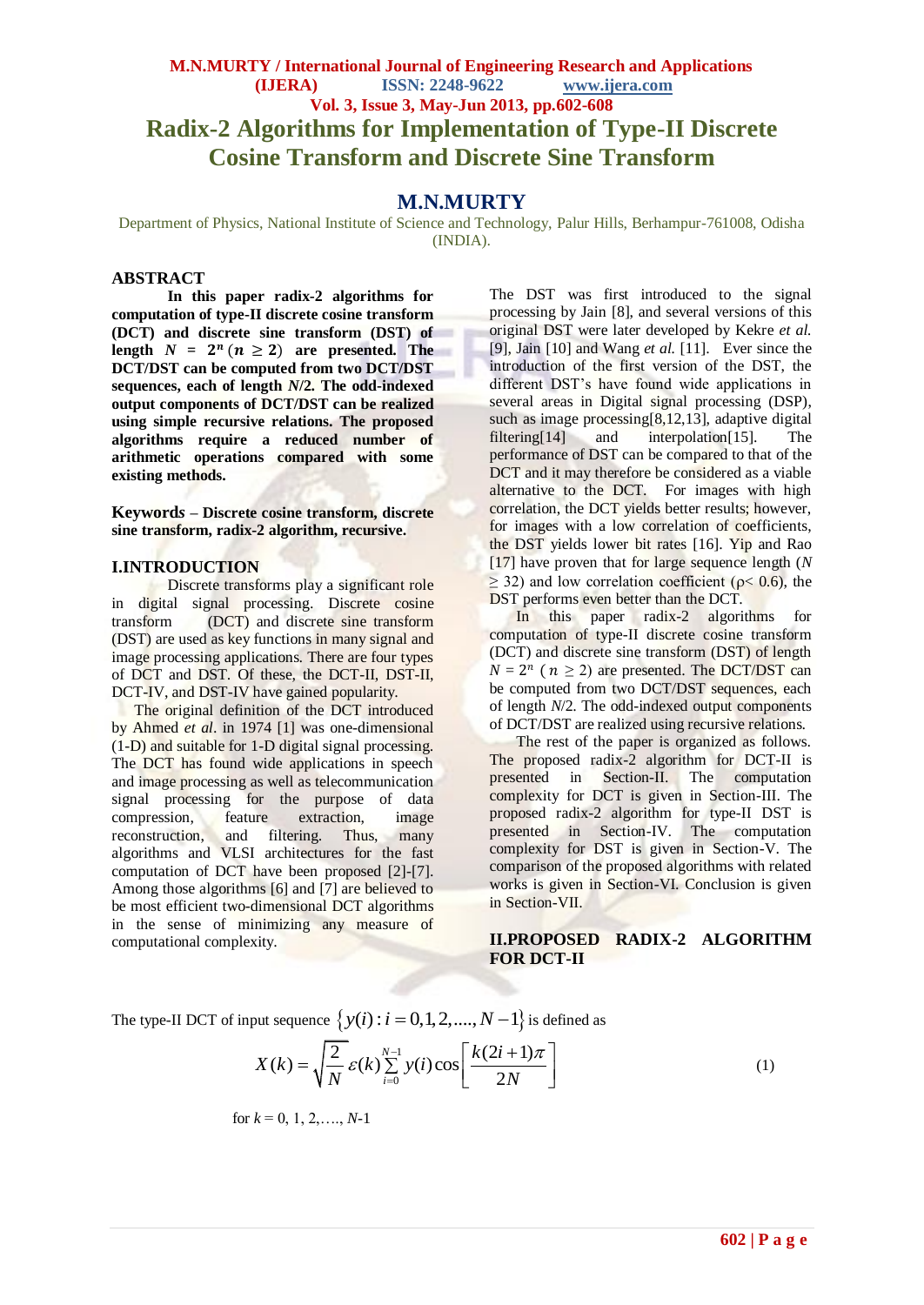**M.N.MURTY / International Journal of Engineering Research and Applications (IJERA) ISSN: 2248-9622 www.ijera.com Vol. 3, Issue 3, May-Jun 2013, pp.602-608**

where, 
$$
\varepsilon(k) = \begin{cases} \frac{1}{\sqrt{2}} & \text{if } k = 0 \\ \ln(k) & \text{if } k = 1, 2, \dots, N - 1 \end{cases}
$$

values represent the transformed data. Without loss of generality, the scale factors may be ignored in the rest of the paper.

In order to derive the radix-2 algorithm for DCT, the computation of output sequence is decomposed into evenindexed and odd-indexed output sequences.

*N*

Let 
$$
N \ge 4
$$
 be a power of 2. Using (1), the even-indexed output data  $X(2m)$  can be computed as given below.  
\n
$$
X(2m) = \sum_{i=0}^{N} \left[ y(i) + y(N-1-i) \right] \cos \left[ \frac{2m(2i+1)\pi}{2N} \right]
$$
\nfor  $m = 0, 1, 2, ..., \frac{N}{2} - 1$  (2)

Eq.(2) can be expressed as

$$
X(2m) = P(m) + Q(m)
$$
\nwhere,  $P(m) = \sum_{i=0}^{N} y(i) \cos \left( \frac{m(2i+1)\pi}{2\left(\frac{N}{2}\right)} \right)$  (3)

and

$$
Q(m) = \sum_{i=0}^{N} y(N-1-i) \cos \left[\frac{m(2i+1)\pi}{2\left(\frac{N}{2}\right)}\right]
$$

realized as follows

Eq. (4) and (5) represent DCTs of size 
$$
N/2
$$
. From (1), the odd-indexed output data sequence  $X(2m+1)$  can be  
realized as follows  

$$
X(2m+1) = \sum_{i=0}^{N} \left[ y(i) - y(N-1-i) \right] \cos \left[ \frac{(2m+1)(2i+1)\pi}{2N} \right]
$$
(6)  
for  $m = 0,1,2,..., \frac{N}{2} - 1$ 

Eq.(6) can also be written as

Eq.(6) can also be written as  
\n
$$
X(2m-1) = \sum_{i=0}^{N} \left[ y(i) - y(N-1-i) \right] \cos \left[ \frac{(2m-1)(2i+1)\pi}{2N} \right]
$$
\n(7)

for 
$$
m = 1, 2, ..., \frac{N}{2}
$$

Adding (6) and (7), we get

for 
$$
m = 1, 2, ..., \frac{N}{2}
$$
  
\nAdding (6) and (7), we get\n
$$
X(2m+1) + X(2m-1) = 2 \sum_{i=0}^{\frac{N}{2}-1} \left[ y(i) - y(N-1-i) \right] \cos \left[ \frac{m(2i+1)\pi}{2\left(\frac{N}{2}\right)} \right] \cos \left[ \frac{(2i+1)\pi}{2N} \right]
$$

(5)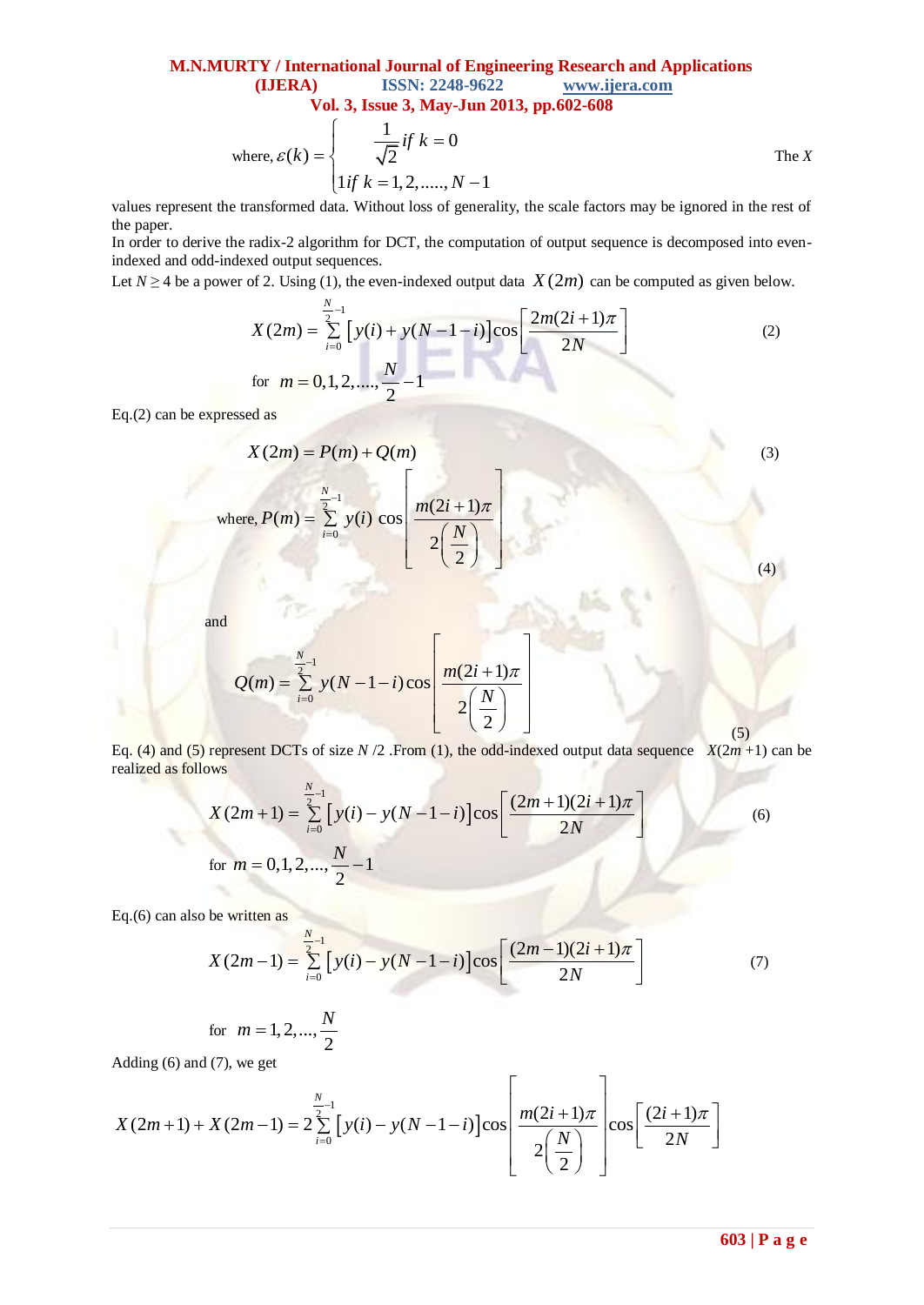**M.N.MURTY / International Journal of Engineering Research and Applications (IJERA) ISSN: 2248-9622 www.ijera.com Vol. 3, Issue 3, May-Jun 2013, pp.602-608**  $= 2T(m)$  (8)

where,

where,  
\n
$$
T(m) = \sum_{i=0}^{N} \left[ y(i) - y(N-1-i) \right] \cos \left[ \frac{m(2i+1)\pi}{2\left(\frac{N}{2}\right)} \right] \cos \left[ \frac{(2i+1)\pi}{2N} \right]
$$
(9)

The following recursive relation for computation of odd-indexed output components can be obtained from (8).

$$
X(2m+1) = 2T(m) - X(2m-1)
$$
  
for  $m = 1, 2, ..., \frac{N}{2} - 1$  (10)

From (10), we get the following recursive relations.

$$
X(3) = 2T(1) - X(1)
$$
  
\n
$$
X(5) = 2T(2) - X(3)
$$
  
\n
$$
X(7) = 2T(3) - X(5), etc.
$$
\n(11)

 $X(1) = 2I(3) - X(5)$ , *etc.*<br>
The even-indexed DCT output data  $\{X(2m) : m = 0, 1, 2, ..., (N/2) - 1\}$  can be computed from (3) using (4) and (5). After finding  $X(1)$  from (6) for  $m = 0$ , the other odd-indexed DCT output data (4) and (5). After finding  $X(1)$  from (6) for  $m = 0$ , the other odd-indexed DCT output data  $\{X(2m+1) : m=1,2,......,(N/2)-1\}$  can be recursively computed using the recursive relations (11) along with (9) for  $\{T(m): m = 1, 2, ..., (N/2) - 1\}$ . Fig. 1 shows the flow graph for realization of the evenindexed DCT output components  $X(2m)$  given by (2) and  $2T(m)$  from (9).



Fig. 1. Flow graph of the proposed algorithm for DCT.

#### **III.COMPUTATION COMPLEXITY FOR DCT**

The computation of  $X(0)$  requires  $(N - 1)$  additions only. But other even-indexed DCT output components The computation of  $X(0)$  requires  $(N - 1)$  additions only. But other even-indexed DCT output components  $\{X(2m): m = 1, 2, \ldots, (N/2) - 1\}$  from (2) require  $(N-1)$  additions and  $N/2$  multiplications. For computation of *X* (2*m* – 1) from (7), we need (*N* - 1) additions and *N*/2 multiplications. The computation of 2*T*(*m*) from (9) needs an additional (*N*-1) additions and *N* multiplications. Therefore, the recursive relations (11) require (2*N* - 1) additions and 3*N*/2 multiplications for computation of odd-indexed DCT output (11) require  $(2N - 1)$  additions and  $3N/2$  multiplications<br>components  $\{X(2m+1) : m = 0,1,2,...... (N/2) -1\}$ .

#### **IV. PROPOSED RADIX-2 ALGORITHM FOR TYPE-II DST**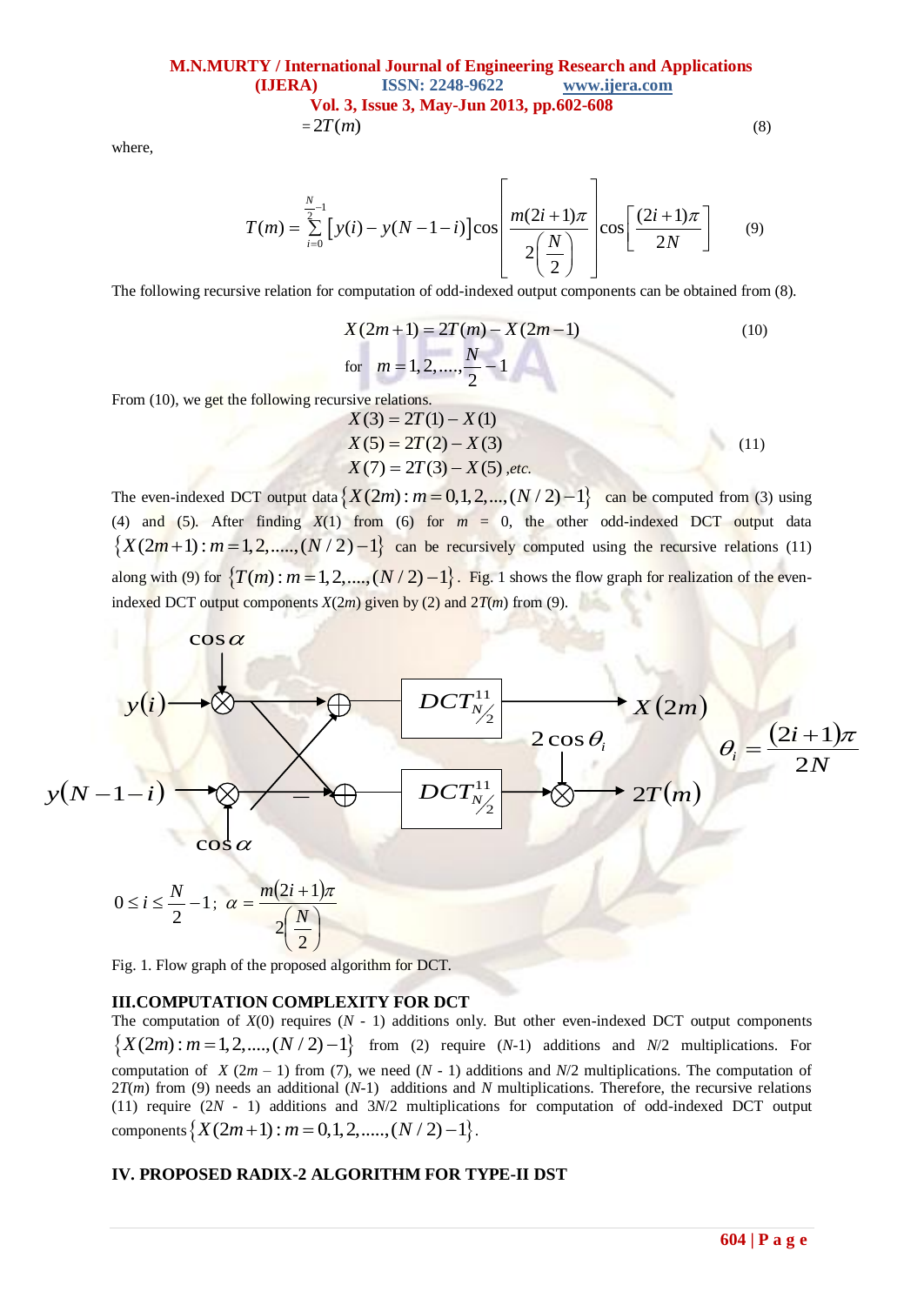## **M.N.MURTY / International Journal of Engineering Research and Applications ISSN: 2248-9622** www.ijera.com **Vol. 3, Issue 3, May-Jun 2013, pp.602-608**

Let  $x(j)$ ,  $1 \le j \le N$ , be the input data array. The type-II DST is defined as

$$
Y(k) = \sqrt{\frac{2}{N}} C_k \sum_{j=1}^{N} x(j) \sin\left[\frac{k(2j-1)\pi}{2N}\right]
$$
  
for  $k = 1, 2, ..., N$  (12)

where ,

$$
C_k = \begin{cases} \frac{1}{\sqrt{2}} & \text{if } k = N \\ 1 & \text{if } k = 1, 2, ..., N - 1 \end{cases}
$$

The *Y* values represent the transformed data. The scale factors in (12) are ignored in the rest of the paper. Let *N*  $\geq$  4 be a power of 2. The output sequence is now divided into even-indexed and odd-indexed output sequences.

Using (12), the even-indexed output sequence 
$$
Y(2n)
$$
 can be realized as given below  
\n
$$
Y(2n) = \sum_{j=1}^{N} \left[ x(j) - x(N+1-j) \right] \sin \left[ \frac{2n(2j-1)\pi}{2N} \right]
$$
\nfor  $n = 1, 2, ..., N/2$  (13)

Eq.(13) can be written as

$$
Y(2n) = U(n) - V(n) \tag{14}
$$

Where,

where,  
\n
$$
U(n) = \sum_{j=1}^{N} x(j) \sin \left[ \frac{n(2j-1)\pi}{2(N/2)} \right]
$$
\n(15)

and  
\n
$$
V(n) = \sum_{j=1}^{N} x(N+1-j) \sin \left[\frac{n(2j-1)\pi}{2(N/2)}\right]
$$
\n(16)

Eq.(15) and (16) are DSTs of length *N*/2.

The odd-indexed output sequence  $Y(2n + 1)$  can be computed from (12) as given below.

$$
Y(2n+1) = \sum_{j=1}^{N} \left[ x(j) + x(N+1-j) \right] \sin \left[ \frac{(2n+1)(2j-1)\pi}{2N} \right]
$$
\nfor  $n = 0, 1, 2, ..., \frac{N}{2} - 1$  (17)

Eq.(17) can also be expressed as

Eq.(17) can also be expressed as  
\n
$$
Y(2n-1) = \sum_{j=1}^{N} \left[ x(j) + x(N+1-j) \right] \sin \left[ \frac{(2n-1)(2j-1)\pi}{2N} \right]
$$
\nfor  $n = 1, 2, ..., \frac{N}{2}$  (18)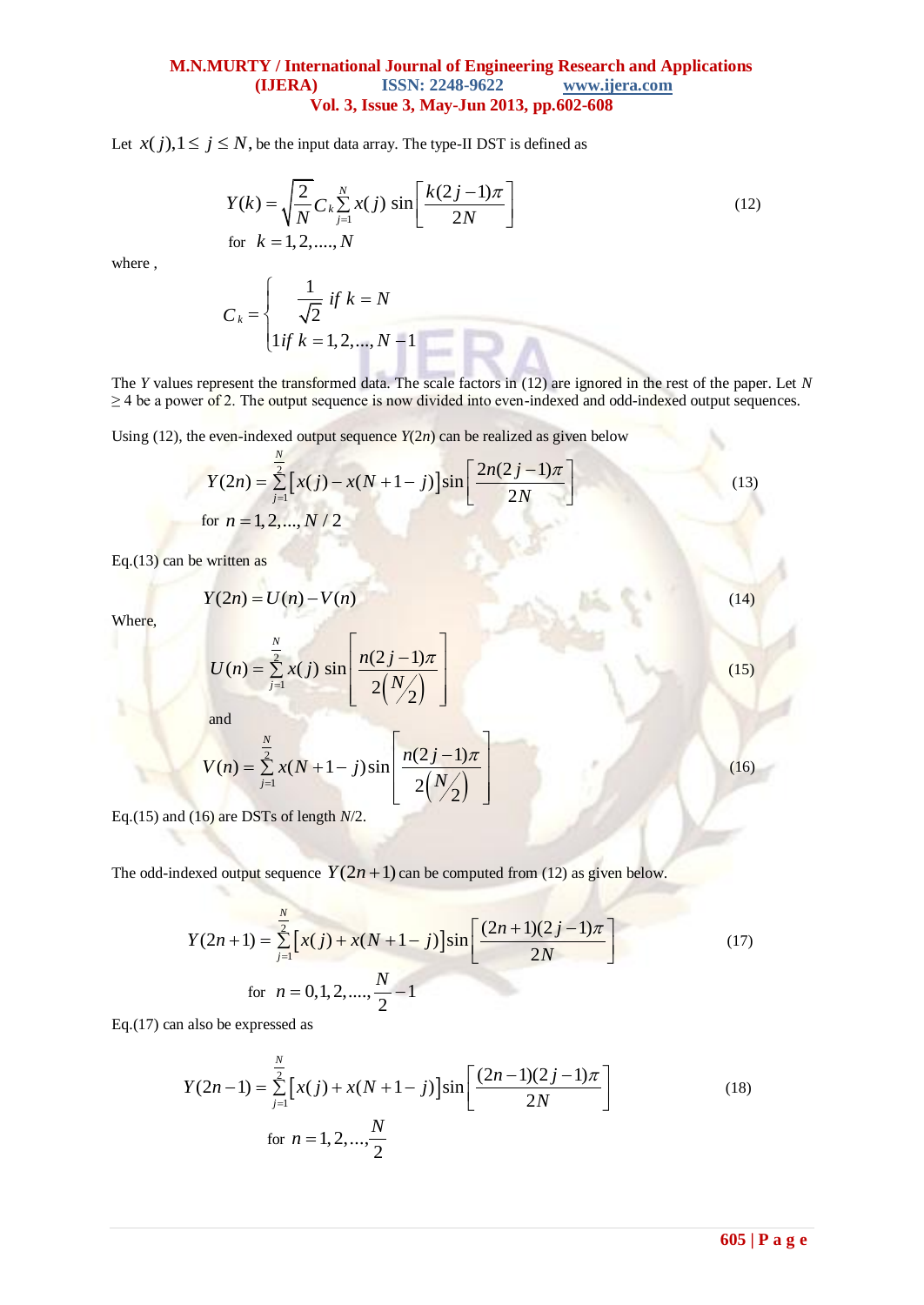# **M.N.MURTY / International Journal of Engineering Research and Applications (IJERA) ISSN: 2248-9622 www.ijera.com**

**Vol. 3, Issue 3, May-Jun 2013, pp.602-608**

Adding (17) and (18), we obtain

Adding (17) and (18), we obtain

\n
$$
Y(2n+1) + Y(2n-1) = 2 \sum_{j=1}^{N} \left[ x(j) + x(N+1-j) \right] \sin \left[ \frac{n(2j-1)\pi}{2\binom{N}{2}} \right] \cos \left[ \frac{(2j-1)\pi}{2N} \right]
$$
\n
$$
= 2R(n) \tag{19}
$$

where,

$$
= 2R(n)
$$
\n(19)

\nwhere,

\n
$$
R(n) = \sum_{j=1}^{N} \left[ x(j) + x(N+1-j) \right] \sin \left[ \frac{n(2j-1)\pi}{2(N/2)} \right] \cos \left[ \frac{(2j-1)\pi}{2N} \right]
$$
\n(20)

\nFrom (19), we get the following recurrence relation for realization of odd-indexed output sequence.

From (19), we get the following recurrence relation for realization of odd-indexed output sequence.

$$
Y(2n+1) = 2R(n) - Y(2n-1)
$$
\nfor  $n = 1, 2, ..., \frac{N}{2} - 1$  (21)  
\nFrom (21) we obtain the following recursive relations

From  $(21)$ , we obtain the following

$$
Y(3) = 2R(1) - Y(1)
$$
  
\n
$$
Y(5) = 2R(2) - Y(3)
$$
  
\n
$$
Y(7) = 2R(3) - Y(5), etc.
$$
 (22)

The even-indexed DST output components  $\{Y(2n): n = 1, 2, \dots, N/2\}$  can be realized from (14) using (15) and (16). After finding  $Y(1)$  from (17) for  $n = 0$ , other odd-indexed output components and (16). After finding *Y*(1) from (17) for  $n = 0$ , other odd-indexed output components  $\{Y(2n+1): n = 1, 2, ..., (N/2) - 1\}$  can be recursively computed using the recursive relations (22) along with (20) for  $\{R(n): n = 1, 2, ..., (N/2) - 1\}$ . Fig.2 shows the flow graph for realization of even-indexed DST components  $Y(2n)$  from (13) and  $2R(n)$  from (20).



Fig. 2. Flow graph of the proposed algorithm for DST.

#### **V. COMPUTATION COMPLEXITY FOR DST.**

The computation of even-indexed DST output components *Y*(2*n*) from (13) require (*N*-1) additions and *N*/2 multiplications. For computation of *Y*(2*n*-1) from (18), we require (*N*-1) additions and *N*/2 multiplications. The computation of *R*(*n*) from (20) needs an additional (*N*-1) additions and *N* multiplications. Therefore, the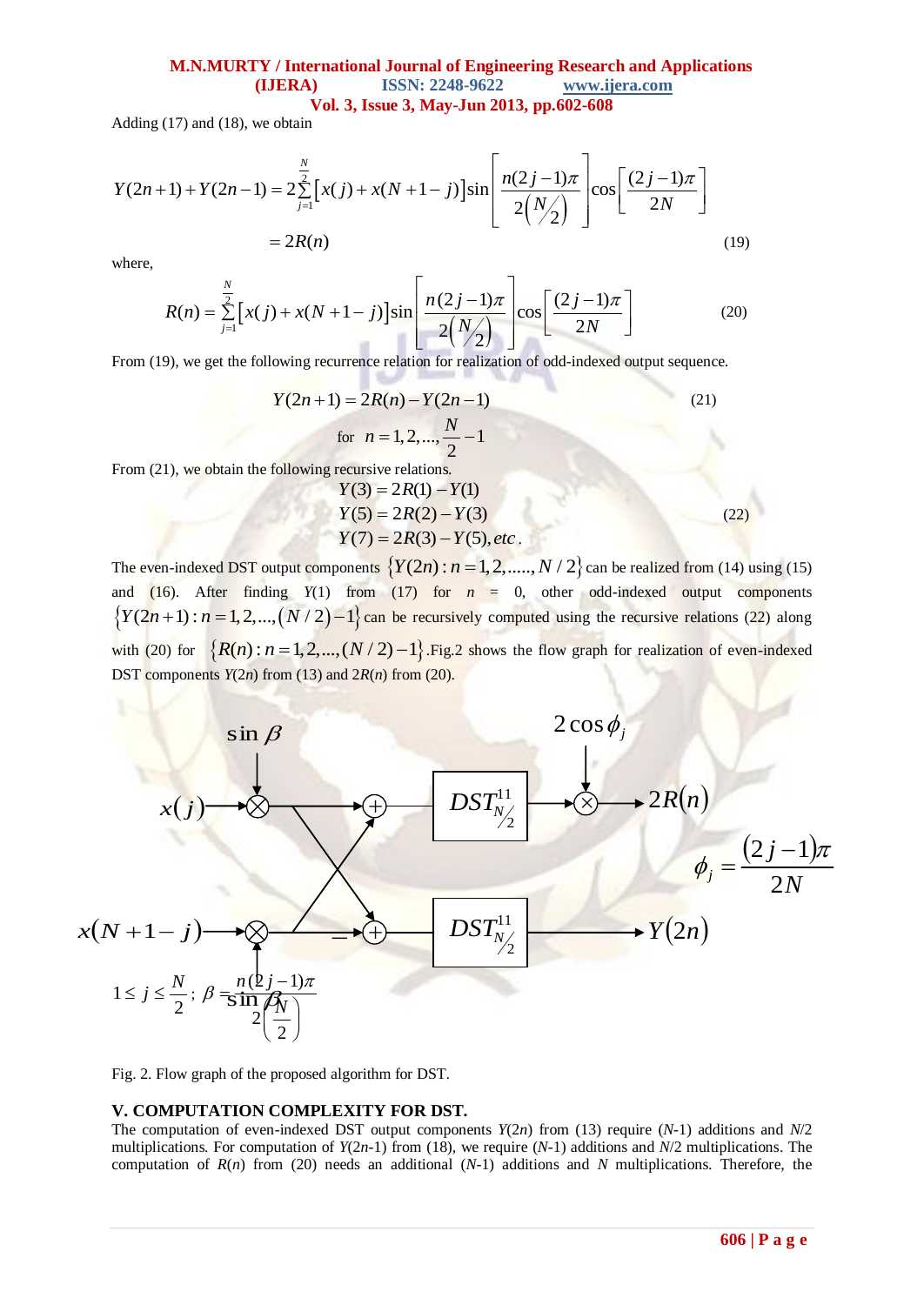### **M.N.MURTY / International Journal of Engineering Research and Applications (IJERA) ISSN: 2248-9622 www.ijera.com Vol. 3, Issue 3, May-Jun 2013, pp.602-608**

recursive relations (22) require (2*N*-1) additions and 3*N*/2 multiplications for computation of odd-indexed DST output components  $Y(2n+1)$ .

## **VI. COMPARISON WITH RELATED WORKS.**

The computation complexities of the proposed radix-2 algorithms for DCT and DST are same. In Tables I and II, the number of multipliers and the number of adders in the proposed algorithms for DCT/DST are compared with the corresponding parameters in other methods. Table III gives the comparison of the computation complexities of the proposed algorithms for DCT/DST with other algorithms found in the related research works.

#### TABLE I

COMPARISON OF THE NUMBER OF MULTIPLIERS REQUIRED BY DIFFERENT ALGORITHMS OF DCT/DST

| $\overline{N}$ | $[18]$   | $[22]$ | [5, 24, 25] | [26] | $[19]$ | 130 | [27] | Proposed<br>(even output) | Proposed<br>(odd output) |
|----------------|----------|--------|-------------|------|--------|-----|------|---------------------------|--------------------------|
|                | $\sigma$ |        |             | 11   |        |     |      |                           | O                        |
|                | 16       | 13     | 12          | 19   |        | 13  | Õ    |                           | 12                       |
| 16             | 44       | 33     | 32          | 36   | 30     | 29  | 16   | 8                         | 24                       |
| 32             | 116      | 81     | 80          | 68   | 54     | 61  | 32   | 16                        | 48                       |
| 64             | 292      | 193    | 192         | 132  | 130    | 125 | 64   | 32                        | 96                       |

TABLE II

COMPARISON OF THE NUMBER OF ADDERS REQUIRED BY DIFFERENT ALGORITHMS OF DCT/DST

| N  | $[22]$ | [5, 24, 25] | [18] | $[19]$ | $[26]$ | $[30]$ | [27]            | Proposed      | Proposed     |
|----|--------|-------------|------|--------|--------|--------|-----------------|---------------|--------------|
|    |        |             |      |        |        |        |                 | (even output) | (odd output) |
|    |        |             | 8    |        | 11     | 14     |                 |               |              |
| Ō  | 35     | 29          | 26   | 22     | 26     | 26     | 15 <sup>7</sup> |               | 15           |
| 16 | 95     | 81          | 74   | 62     | 58     | 50     | 31              |               | 31           |
| 32 | 251    | 209         | 194  | 166    | 122    | 98     | 63              | 31            | 63           |
| 64 | 615    | 513         | 482  | 422    | 250    | 194    | 127             | 63            | 127          |

### TABLE III

COMPUTATION COMPLEXITIES

|                                  | of multiplications             | of additions                   |
|----------------------------------|--------------------------------|--------------------------------|
| Proposed algorithm (even output) | N/2                            | $N-1$                          |
| Proposed algorithm(odd output)   | 3N/2                           | $2N-1$                         |
| [5,20,21,25]                     | $(1/2) N \log_2 N$             | $(3/2) N \log_2 N - N + 1$     |
| [4,28,29]                        | $N \log_2 N/2 + 1$             | $3 N \log_2 N / 2 - N + 1$     |
| $[23]$                           | $(1/2) N \log_2 N + (1/4) N-1$ | $(3/2) N \log_2 N + (1/2) N-2$ |
| $[26]$                           | $2(N+3)(N-1)/N$                | $2(2N-1)(N-1)/N$               |
| $[27]$                           | $(N+1)(N-1)/N$                 | $(2N+1)(N-1)/N$                |
| $[30]$                           | $2N-3$                         | $3N+2$                         |

#### **VII. CONCLUSION**

Radix-2 algorithms for computing type-II DCT and DST of length  $N = 2^n (n \ge 2)$ are presented in this paper. Using these algorithms, the DCT/DST can be computed from two DCT/DST sequences, each of length *N*/2. The number of multiplications and additions in these algorithms are less in comparison with some existing algorithms. Therefore, saving in time can be achieved by the proposed algorithms in their realization. In the proposed methods, the oddindexed output components of DCT/DST are realized using simple recursive relations. The recursive algorithms are suitable for parallel VLSI implementation.

#### **REFERENCES**

- [1] N.Ahmed, T.Natarajan, and K.R.Rao, Discrete cosine transform, *IEEE Trans. Comput.*, vol. C-23, 1974, 90-93.
- [2] R.K.Rao and P.Yip, *Discrete cosine transform: algorithm, advantages, and applications* (New York: Academic, 1990).